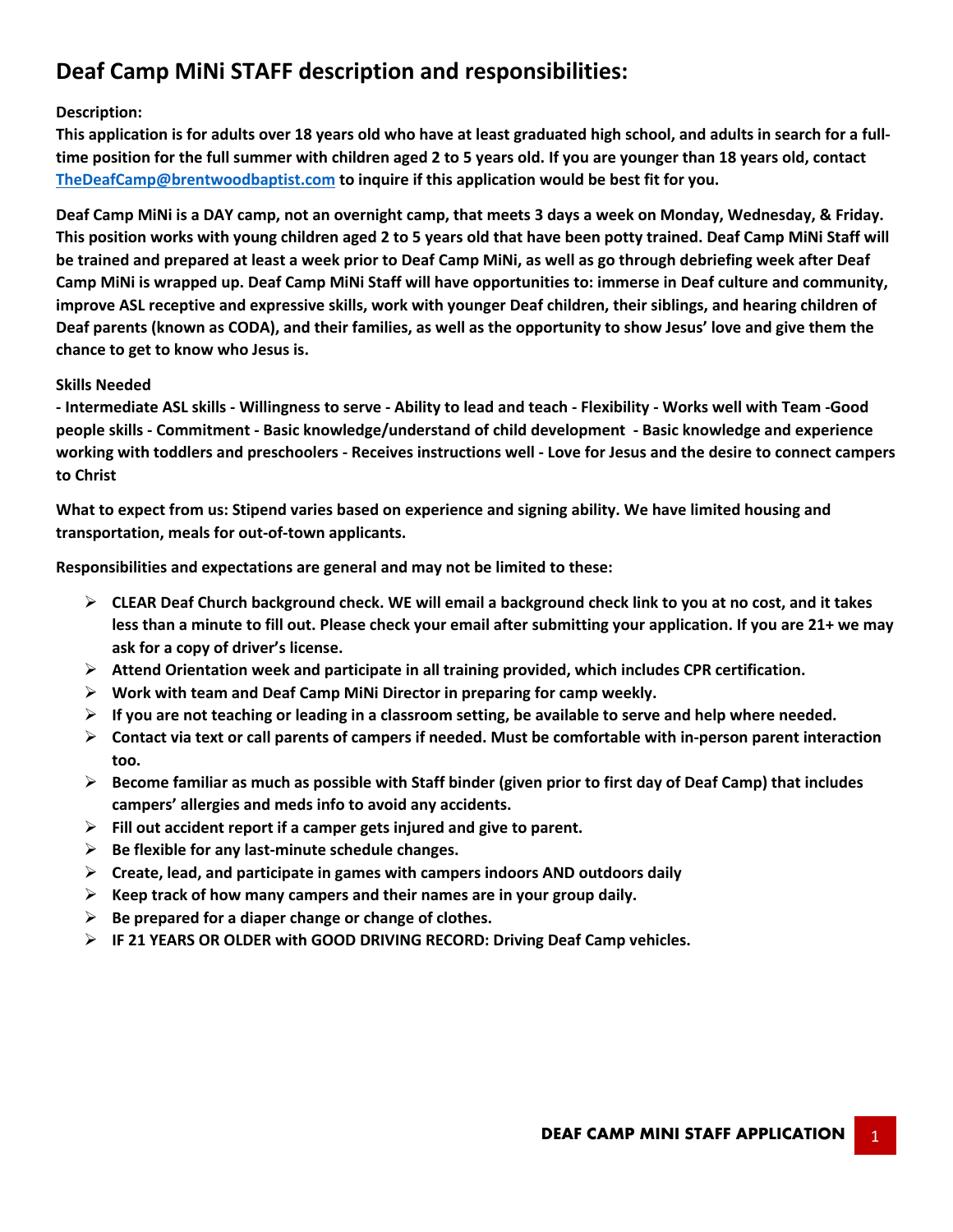# **Deaf Camp MiNi Staff Application**

7777 Concord Road Brentwood, TN 37027 Video Phone: (615) 290-5156 Voice: (615) 324-6103



| Position(s) applied for: Deaf Camp MiNi Staff If you have specific position in addition to the position you are          |  |
|--------------------------------------------------------------------------------------------------------------------------|--|
|                                                                                                                          |  |
| After submitting your application, we will email you asking you to share your faith story as a follower of Jesus Christ. |  |
| Please include your salvation experience and your church involvement. Please submit no more than 2-minutes video         |  |
| signing your personal testimony to the link provided in the email *You must submit this for your application to be       |  |
| considered*                                                                                                              |  |
|                                                                                                                          |  |
|                                                                                                                          |  |
|                                                                                                                          |  |

If your application is considered favorably, on what date will you be available to work? **\_\_\_\_\_\_\_\_\_\_\_\_\_\_** 

## **Education**

|                    | <b>Name &amp; Location</b> | <b>Course Taken/Degree</b> | <b>Year Completed</b> | <b>Grad. Date</b> |
|--------------------|----------------------------|----------------------------|-----------------------|-------------------|
| <b>High School</b> |                            |                            |                       |                   |
| College            |                            |                            |                       |                   |
| Other              |                            |                            |                       |                   |

## **Employment History**

| <b>Name &amp; Address of</b><br><b>Business</b> | <b>Position/Job Title</b> | Dates of<br>Employment | <b>Name and Number</b><br>of Supervisor | <b>Reason for Leaving</b> |
|-------------------------------------------------|---------------------------|------------------------|-----------------------------------------|---------------------------|
|                                                 |                           |                        |                                         |                           |
|                                                 |                           |                        |                                         |                           |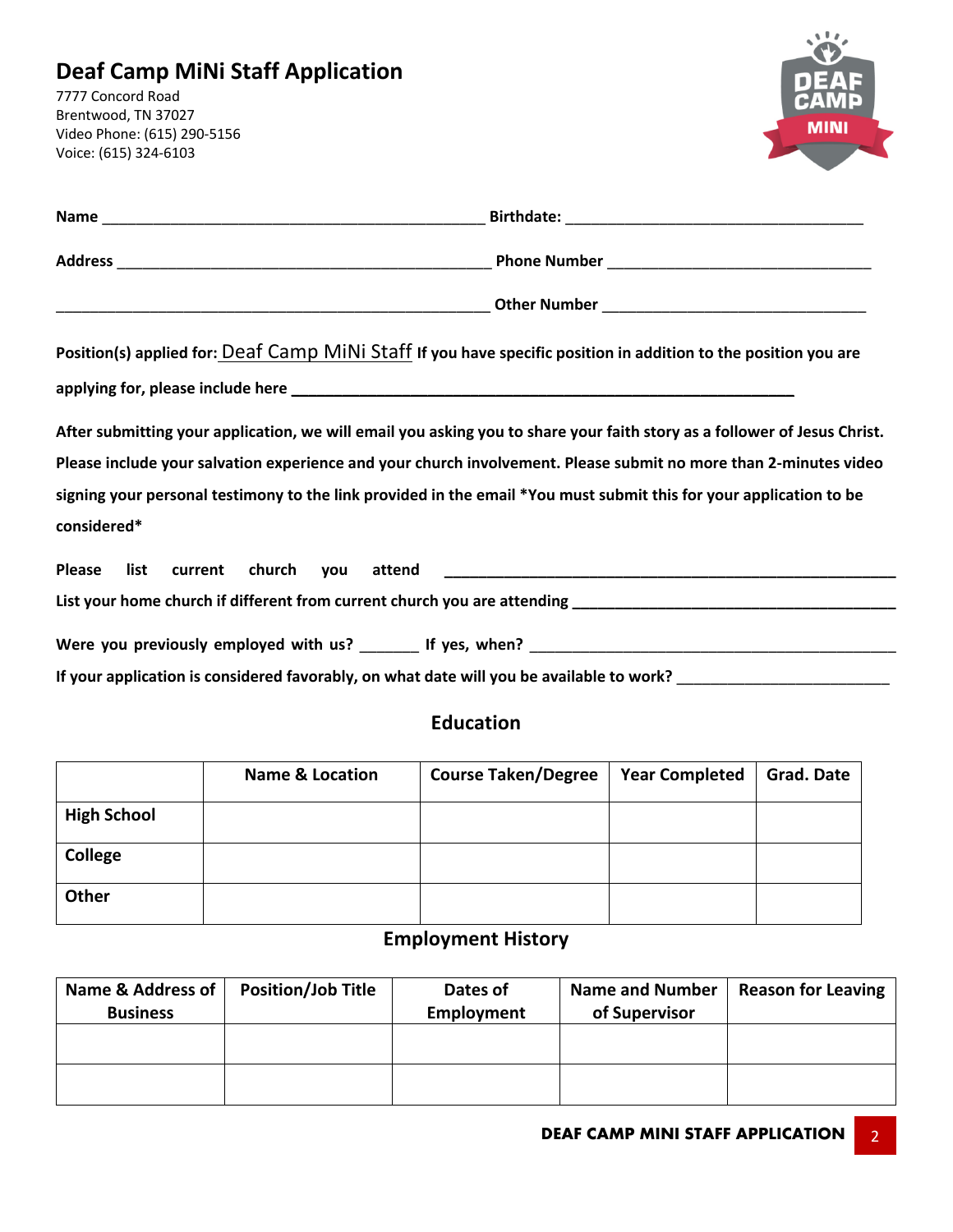## **Awards, Certificates, Honors**

| <b>Title</b> | <b>Description</b> | <b>Date Received</b> |
|--------------|--------------------|----------------------|
|              |                    |                      |
|              |                    |                      |
|              |                    |                      |

## **Experiences with children**

| Place | Position/Job | <b>Dates</b> | <b>Contact Name &amp; Number</b> |
|-------|--------------|--------------|----------------------------------|
|       |              |              |                                  |
|       |              |              |                                  |
|       |              |              |                                  |

### **Personal References**

| <b>Name</b> | <b>Address</b> | <b>Phone Number</b> | <b>Length of Relationship</b> |
|-------------|----------------|---------------------|-------------------------------|
|             |                |                     |                               |
|             |                |                     |                               |
|             |                |                     |                               |

Please share your experience working at camps and with Deaf and hearing children in the spaces provided Below. Include ages you've worked with, Deaf/Hard of Hearing or Hearing, what type of work and your responsibilities. If you do not have experience, please share why you are applying for this position:

\_\_\_\_\_\_\_\_\_\_\_\_\_\_\_\_\_\_\_\_\_\_\_\_\_\_\_\_\_\_\_\_\_\_\_\_\_\_\_\_\_\_\_\_\_\_\_\_\_\_\_\_\_\_\_\_\_\_\_\_\_\_\_\_\_\_\_\_\_\_\_\_\_\_\_\_\_\_\_\_\_\_\_\_\_\_\_\_\_\_\_\_\_\_\_\_\_\_

\_\_\_\_\_\_\_\_\_\_\_\_\_\_\_\_\_\_\_\_\_\_\_\_\_\_\_\_\_\_\_\_\_\_\_\_\_\_\_\_\_\_\_\_\_\_\_\_\_\_\_\_\_\_\_\_\_\_\_\_\_\_\_\_\_\_\_\_\_\_\_\_\_\_\_\_\_\_\_\_\_\_\_\_\_\_\_\_\_\_\_\_\_\_\_\_\_\_

\_\_\_\_\_\_\_\_\_\_\_\_\_\_\_\_\_\_\_\_\_\_\_\_\_\_\_\_\_\_\_\_\_\_\_\_\_\_\_\_\_\_\_\_\_\_\_\_\_\_\_\_\_\_\_\_\_\_\_\_\_\_\_\_\_\_\_\_\_\_\_\_\_\_\_\_\_\_\_\_\_\_\_\_\_\_\_\_\_\_\_\_\_\_\_\_\_\_

\_\_\_\_\_\_\_\_\_\_\_\_\_\_\_\_\_\_\_\_\_\_\_\_\_\_\_\_\_\_\_\_\_\_\_\_\_\_\_\_\_\_\_\_\_\_\_\_\_\_\_\_\_\_\_\_\_\_\_\_\_\_\_\_\_\_\_\_\_\_\_\_\_\_\_\_\_\_\_\_\_\_\_\_\_\_\_\_\_\_\_\_\_\_\_\_\_\_

\_\_\_\_\_\_\_\_\_\_\_\_\_\_\_\_\_\_\_\_\_\_\_\_\_\_\_\_\_\_\_\_\_\_\_\_\_\_\_\_\_\_\_\_\_\_\_\_\_\_\_\_\_\_\_\_\_\_\_\_\_\_\_\_\_\_\_\_\_\_\_\_\_\_\_\_\_\_\_\_\_\_\_\_\_\_\_\_\_\_\_\_\_\_\_\_\_\_

\_\_\_\_\_\_\_\_\_\_\_\_\_\_\_\_\_\_\_\_\_\_\_\_\_\_\_\_\_\_\_\_\_\_\_\_\_\_\_\_\_\_\_\_\_\_\_\_\_\_\_\_\_\_\_\_\_\_\_\_\_\_\_\_\_\_\_\_\_\_\_\_\_\_\_\_\_\_\_\_\_\_\_\_\_\_\_\_\_\_\_\_\_\_\_\_\_\_

\_\_\_\_\_\_\_\_\_\_\_\_\_\_\_\_\_\_\_\_\_\_\_\_\_\_\_\_\_\_\_\_\_\_\_\_\_\_\_\_\_\_\_\_\_\_\_\_\_\_\_\_\_\_\_\_\_\_\_\_\_\_\_\_\_\_\_\_\_\_\_\_\_\_\_\_\_\_\_\_\_\_\_\_\_\_\_\_\_\_\_\_\_\_\_\_\_\_

\_\_\_\_\_\_\_\_\_\_\_\_\_\_\_\_\_\_\_\_\_\_\_\_\_\_\_\_\_\_\_\_\_\_\_\_\_\_\_\_\_\_\_\_\_\_\_\_\_\_\_\_\_\_\_\_\_\_\_\_\_\_\_\_\_\_\_\_\_\_\_\_\_\_\_\_\_\_\_\_\_\_\_\_\_\_\_\_\_\_\_\_\_\_\_\_\_\_